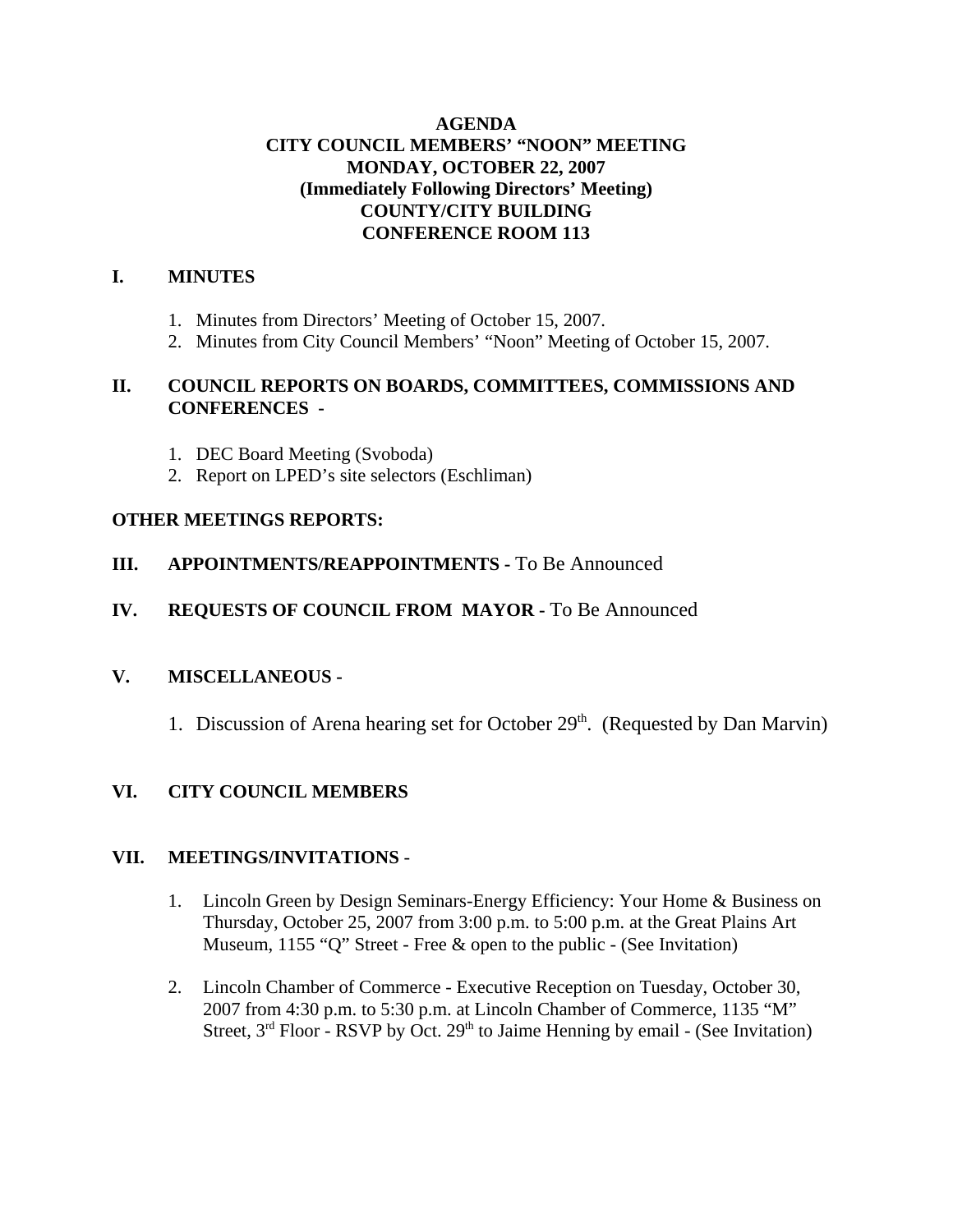- 3. Lincoln Chamber of Commerce invites you to attend the following Ribbon Cuttings/Ground Breakings: - Please RSVP to Kathy Hale at 436-2385 or E-Mail: -
	- A.) The  $7<sup>th</sup>$  Degree Ribbon Cutting, Holiday Inn Downtown-141 N. 9<sup>th</sup> Street (inside front lobby) on Monday, October 22, 2007 at 3:00 p.m.
	- B.) Utopia Salon & Day Spa Ground Breaking, 8540 Amber Hill Road on Wednesday, October 24, 2007 at 10:30 a.m.
	- C.) Lincoln Industries Ground Breaking, 600 West E Street on Wednesday, October 24, 2007 at 1:00 p.m.
- 4. Harris Overpass Open House Public Meeting on Tuesday, October 30, 2007 from 5:30 p.m. to 7:30 p.m. at Ridnour Room, 809 "P" Street.
- 5. Dedication of the new Prairie Building Visitor Services Addition on Tuesday, October 30, 2007 at 4:00 p.m. at Pioneers Park Nature Center - (See Invitation, #5 & #6 on the same invitation)
- 6. Dedication of new Art Panels at the entrance of Pioneers Park Nature Center and Open House for the new Prairie Building Visitor Services Addition on Sunday, November 11, 2007 from 2:00 p.m. to 4:00 p.m. - (See Invitation, #6 & #5 on the same invitation)
- 7. 2007 Annual Donor Reception celebrating individuals and organizations who have contributed to the mission of the Seniors Foundation on Friday, November 16, 2007 from 5:00 p.m. to 6:30 p.m. at The Nebraska Club, 233 S.  $13<sup>th</sup>$  Street,  $20<sup>th</sup>$  Floor -RSVP by Nov.  $9<sup>th</sup>$  - (See Invitation)
- 8. Joint LPS/City/County Meeting on Tuesday, October 30, 2007 at 7:30 a.m. at Lincoln Public Schools District Offices, 5901 "O" Street in Room E102.

## **VIII. ADJOURNMENT**

ca102207/tjg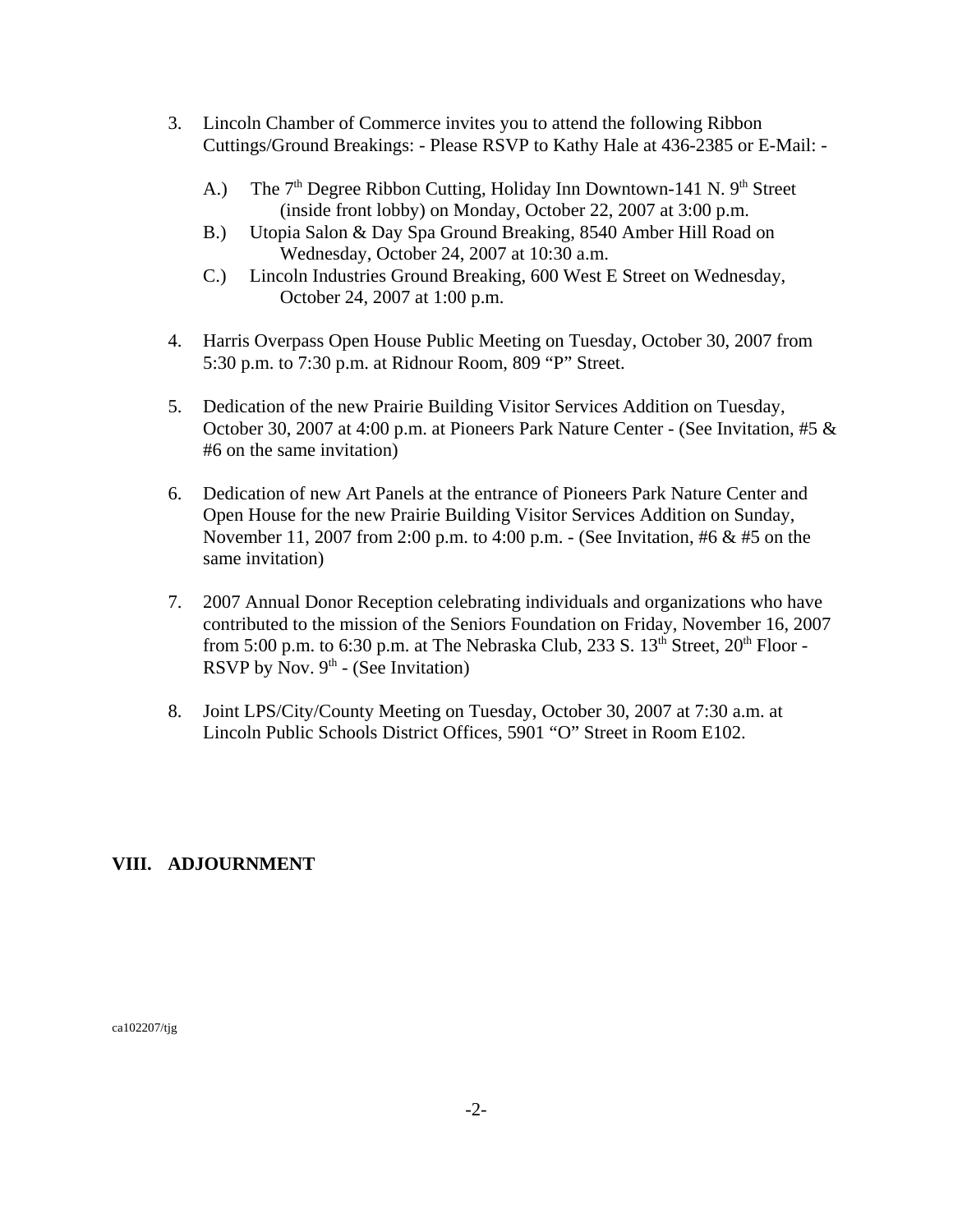## **MINUTES CITY COUNCIL MEMBERS' "NOON" MEETING MONDAY, OCTOBER 22, 2007 COUNTY/CITY BUILDING**

**Members Present:** Dan Marvin, Chair; Robin Eschliman, Vice-Chair; Jon Camp; Jonathan Cook; John Spatz; and Ken Svoboda.

#### **Members Absent:** Doug Emery

**Others Present:** Denise Pearce, Mayoral Aide; Trish Owen, Mayoral Aide; Dana Roper, City Attorney; Deena Winter, Lincoln Journal Star; Mary Meyer, City/County Clerk and other interested parties.

Copy of the Nebraska Open Meeting Act posted on rear wall of Room 113.

Chairman Marvin opened the meeting at 11:16 a.m.

## **I. MINUTES**

- 1. Minutes from Directors' Meeting of October 15, 2007.
- 2. Minutes from City Council Members' "Noon" Meeting of October 15, 2007.

Marvin called for approval of above meeting minutes. With no corrections or comments minutes approved by acclamation.

## **II. COUNCIL REPORTS ON BOARDS, COMMITTEES, COMMISSIONS AND CONFERENCES**

#### **1. District Energy Commission Board Meeting - Svoboda**

Svoboda stated the meeting included budget review. Year to date have \$1.3 million in sales, 6% above budget. Expenses down approximately 10%, and have in the region of \$100,000 in net revenue above last year, or what was projected in budget. DEC is doing well with costs being down this year, with a factor of having a level summer making cooling costs constant. Also, DEC is looking at a December 1, 2007 completion date for the entire loop system, and within the next few weeks there will be well work done on  $10<sup>th</sup>$  Street, in front of the County/City Building.

#### **2. Report on Lincoln Partnership for Economic Development's (LPED)Site Selectors - Eschliman**

Eschliman stated in discussion with Jason Smith he reported they were working with two companies who attended the site selector dinner and reception. One is a manufacturing company, which would create 200 jobs with the other being an office prospect looking for 40,000 square feet. He did not estimate how many employees would be needed for this business.

## **OTHER MEETINGS REPORTS:**

## **III. APPOINTMENTS/REAPPOINTMENTS**

Pearce reported no new appointments/reappointments at this time.

## **IV. REQUESTS OF COUNCIL FROM MAYOR**

Owen reported no requests at this time.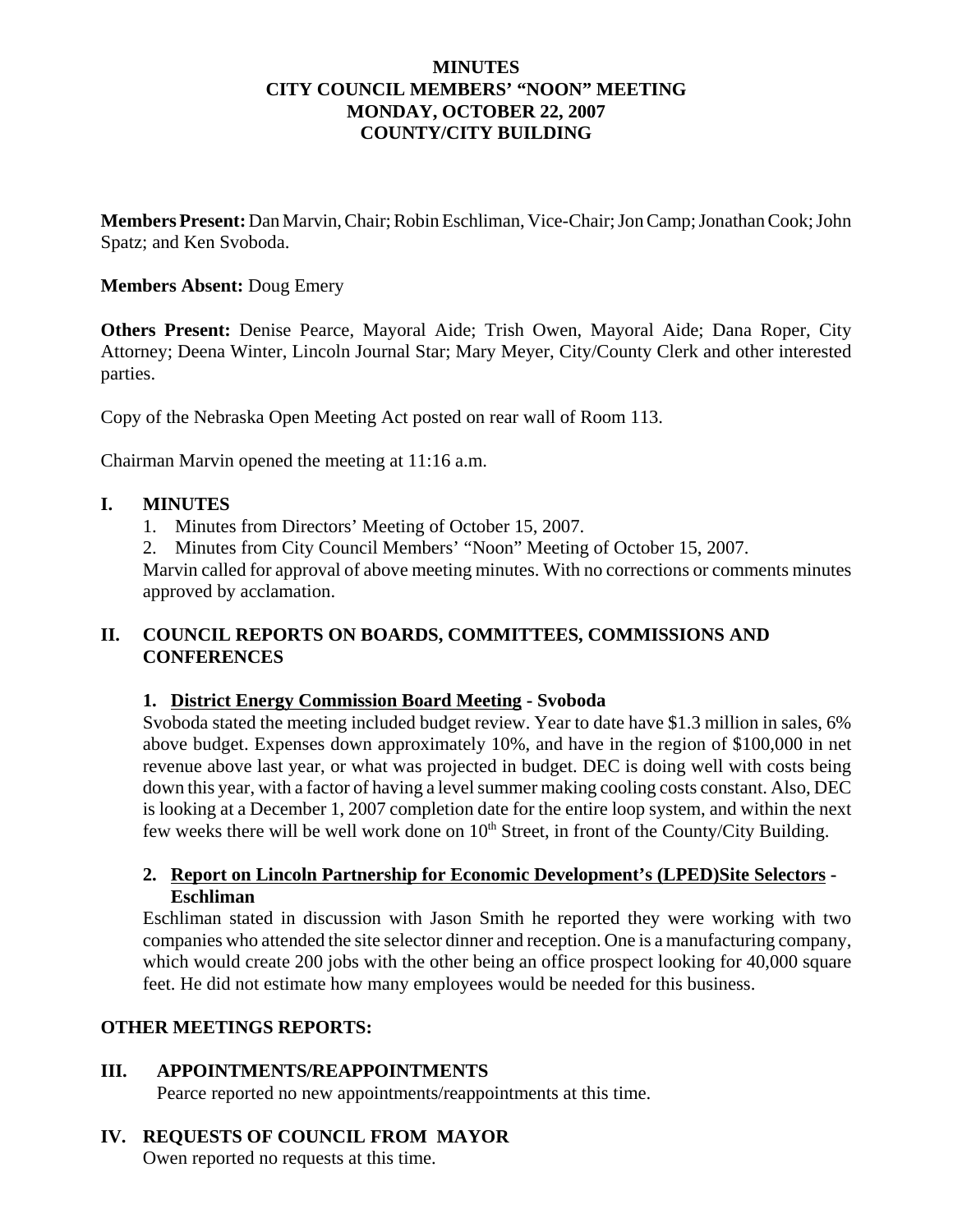# **V. MISCELLANEOUS**

# 1. Discussion of Arena (Hearing Set for October 29<sup>th</sup>) - Marvin

Marvin sent emails requesting feedback from Council members. Have had discussion with Svoboda and received feedback from Eschliman. For the meeting can go two different ways. Can elongate at the front of the meeting, with discussion on redevelopment of the plan, having a PowerPoint presentation, with an announcement made that there would be a 45 minute window in which people will present. Or, move into Room 113 as a Pre-Council at 4:00 pm next week.

The pros of having in the Council Chambers would be more exposure to the community on the layout and redevelopment plan. The thoughts people have on meetings was addressed in Robin's email. Cook stated he would have it longer and thinks there is enormous community interest, with people paying close attention.

Camp said this will be different, using the word "project" is probably a misnomer, and the five minute rule is different, as it's not like the A, B, C company making presentation on what they want to do. We will be looking at PowerPoints, such as Morgan has been sharing. How long do we anticipate? Marvin believed three people were on board, and if in Room 113 the plan was to have three people present for approximately 40 minutes and then open up for questions for 20 minutes, after which the Pre-Council would be done. Marvin and Svoboda previously discussed if done in Chambers people wouldn't ask questions, but would have presenters and would try to hold to 30 to 40 minutes. Then would open up for discussion and after open the public hearing.

Owen added two of the three people are not City staff. Dr. Eric Thompson was one presenter, and previously did the feasibility study. Will probably see one internal staff member. Marvin added Dr. Thompson would speak to the economic impact and the other presenter would talk about the study on location and size, etc. Marvin stated given the Mayor stated he would put this to a people vote, at some point, this would be fine to have in Chambers.

Camp said however done it should be capitalized, having repeat performances on Channel 5 in order that people who are not part of the meeting have a scheduled time to view later. Could possibly say at 5:30 or 6:30 we will repeat on Channel 5 and then keep to a time. Camp added he didn't know how Council would keep to 30 minutes.

Marvin commented on the arena discussion opened up at Pershing, Gonzolas did a piece talking about the whole project. Cook added there have been programs before related to items, i.e. the Action Plan from the Urban Development Department, where they had a presentation and repeated many times on Channel 5. It was separate but informative and certainly possible. Could be prepared by CIC.

Camp agreed adding the need to think in terms of a rebroadcast format, but very important as it leads up to what could be significant expenditures. Want to give people an opportunity to watch at their leisure. And another item to discuss now is how late we think our meeting will last. He stated he had no idea on how much public weigh in there would be. Should Council agree to set deadlines not to meet past a certain time? Cook asked how long was the Planning public meeting? No one knew, but Marvin added when they did the blight it was not particularly long. Camp commented this may not be that long, remembering StarTran.

Marvin said in looking at first readings, nothing appears to require extra time. Svoboda added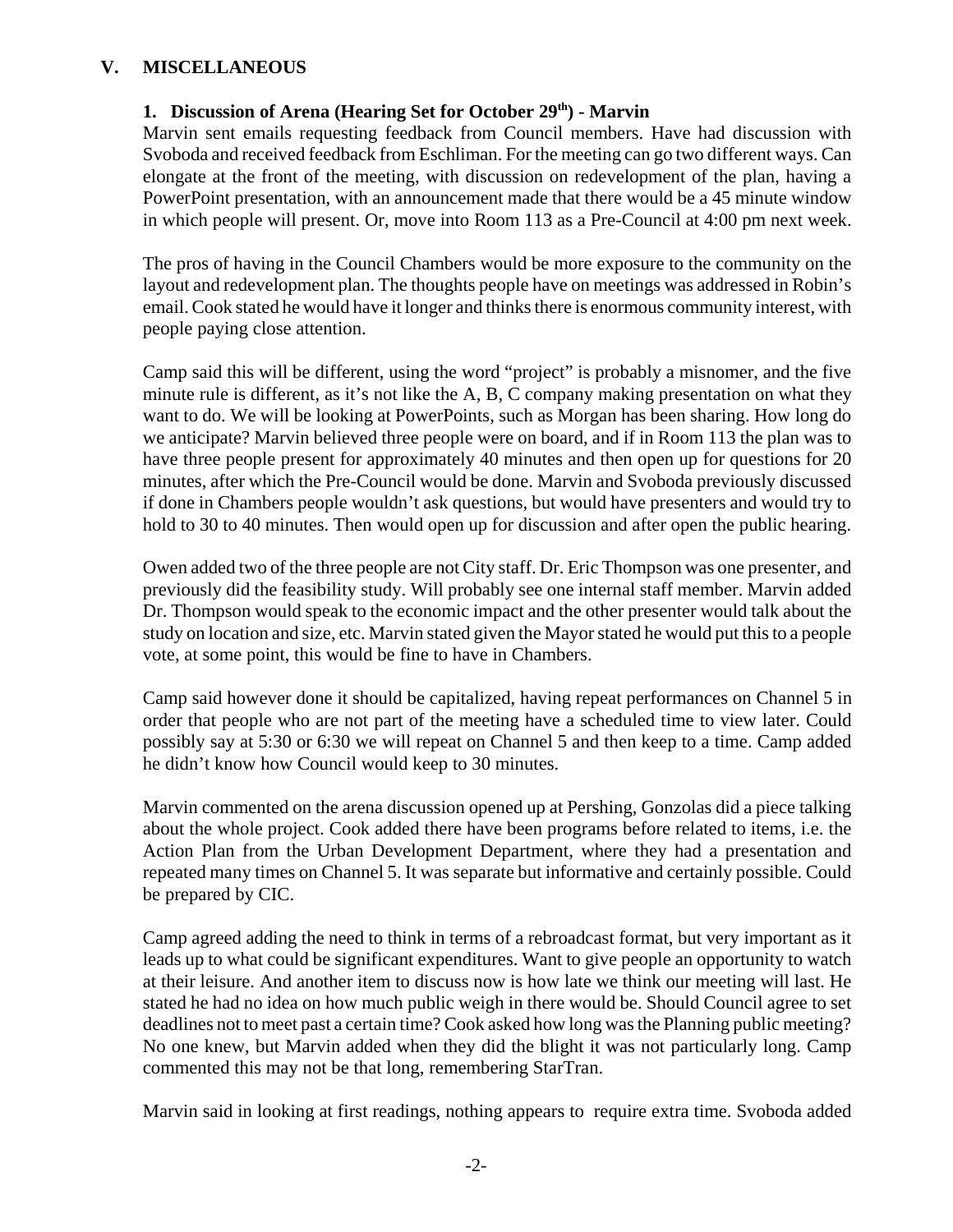they did StarTran without additional public hearing, action only, and doesn't remember a lot of discussion, other than among Council. Svoboda also didn't see anything in the First Readings requiring a lengthy time period. Marvin stated he would talk to the presenters about a 30 to 40 minute priority during the meeting, in the Council Chambers, and Council would not have a Pre-Council.

Cook asked if this meant there would not be a presentation at the time the item is on the agenda? Marvin said it would be then, they would wait until we get to that point. Cook thought possibly they would start at 5:45 pm or 6:00 pm, as there are claims listed against the City. Svoboda thought to have everything else done, on the resolution list, and we could end with this, other than a vote, and doesn't see a problem. Would prefer to do in the Chambers.

# **2. Lincoln/Omaha City Councils - Marvin**

The Meeting of the Lincoln and Omaha City Councils will be held November 1, 2007 at 1:30 pm, at the Haymarket Ballpark, with an arranged Omaha Council tour of the stadium after the meeting. The Chair of the Omaha Council suggested we have three to four topics. Now asking for any new ideas for agenda topics and if so submit to Marvin or Owen, with this being a joint agenda.

Camp said possibly to have input from the Omaha Council regarding the Quest Center since we are looking at an arena. He added perhaps an update, what works, etc. Also, heard talk of a sales tax free day, like Iowa does, and should talk about what we will lobby for in the legislature in the coming session. Marvin agreed, adding it would be a broader topic, maybe legislature lobbies.

Svoboda said concerning the I-80 corridor, do have the HTR Olson study going on now, to develop a comprehensive plan. Don't know if there would be anything as far as a presentation. Owen added she received an email from Nebraska City, stating interest on their part to participate, figuring there may be some overflow from issues which will affect their part of Nebraska. Svoboda answered this was created so what we could do between Lincoln and Omaha would be a model to be used anywhere in the State for a corridor, like the Tri-Center and Mid-State.

Camp asked if there were any federal mandates from localities that create some other tasks? As far as the infrastructure we have, anything else? Marvin said Omaha suggested two issues. One would be infrastructure, and the second issue was meeting contracts and negotiations. Camp said another thing from our standpoint is to share information on the Council staffing in Omaha. We keep going through this, and thinking of another budget session ahead.

## **Meeting with LPS/City/County** - **Marvin**

The Joint LPS/City/County meeting will be held October 30, 2007 at 7:30 a.m. Grammer will forward any agenda items submitted from this body. Camp said regarding this meeting, thinking of the members, need to discuss future of bond issues. Really need to start getting more concrete. With the arena being looked at by people we need it to be on the table and let it be known what entities realistically think. Marvin agreed it would be a very good topic, with the jail, arena listed, and will submit to Grammer.